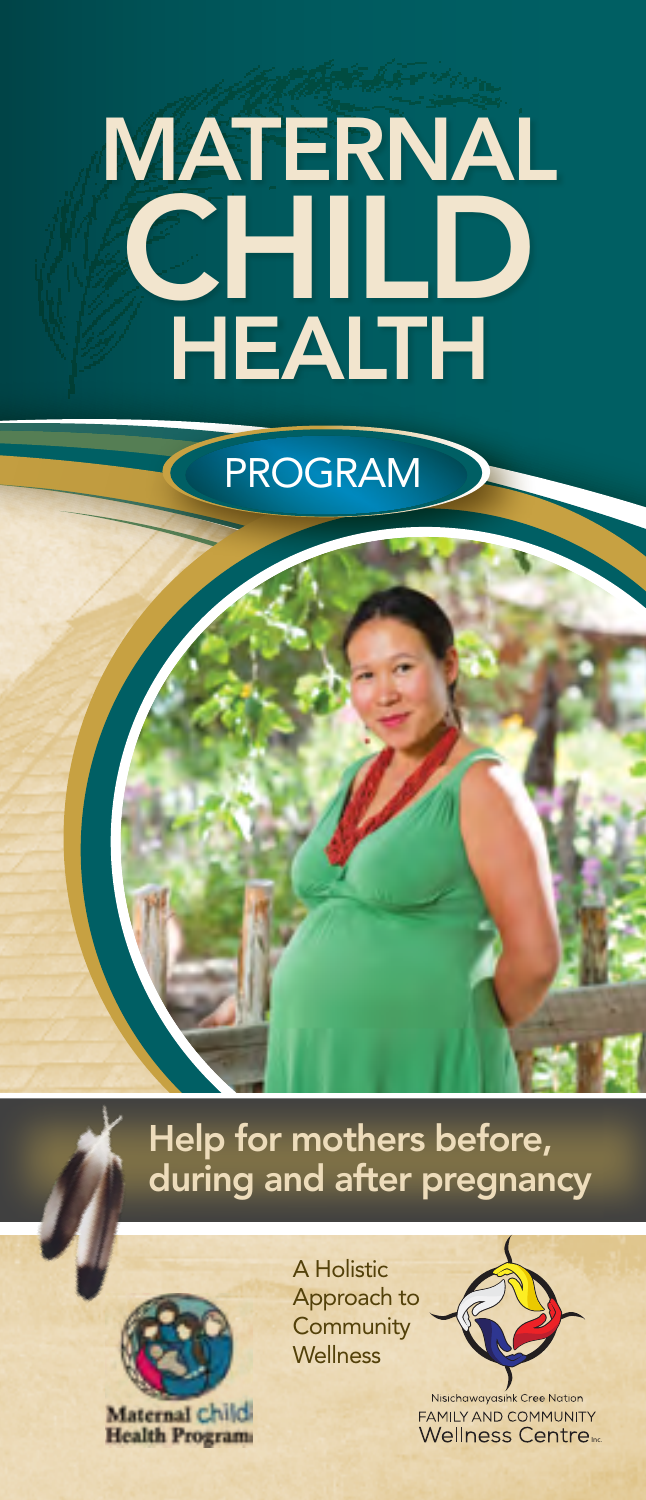#### What is the Maternal Child Health program?

Our MCH team provides help for mothers (and the entire family) before, during and after pregnancy. We offer nutrition, exercise and wellness guidance to raise your infant, toddler and children, and to stay healthy as a mom.

Families with more complex needs can receive individual case management and support. We may help you to receive counselling, stress management, FASD support, and immunizations.

We focus on:

- holistic care for pre- and post-natal mothers
- a healthy balanced lifestyle
- nutrition for moms, babies and families
- raising healthy kids

## Why do I need this program?

We help expectant mothers with proper nutrition, exercise and self-care, so the baby will receive all the nutrients it needs as it grows.

We have specialized services to deal with at-risk pregnancies. If you've been using drugs, nicotine or alcohol, if you have health issues, if there are concerns about your baby in utero, we can help.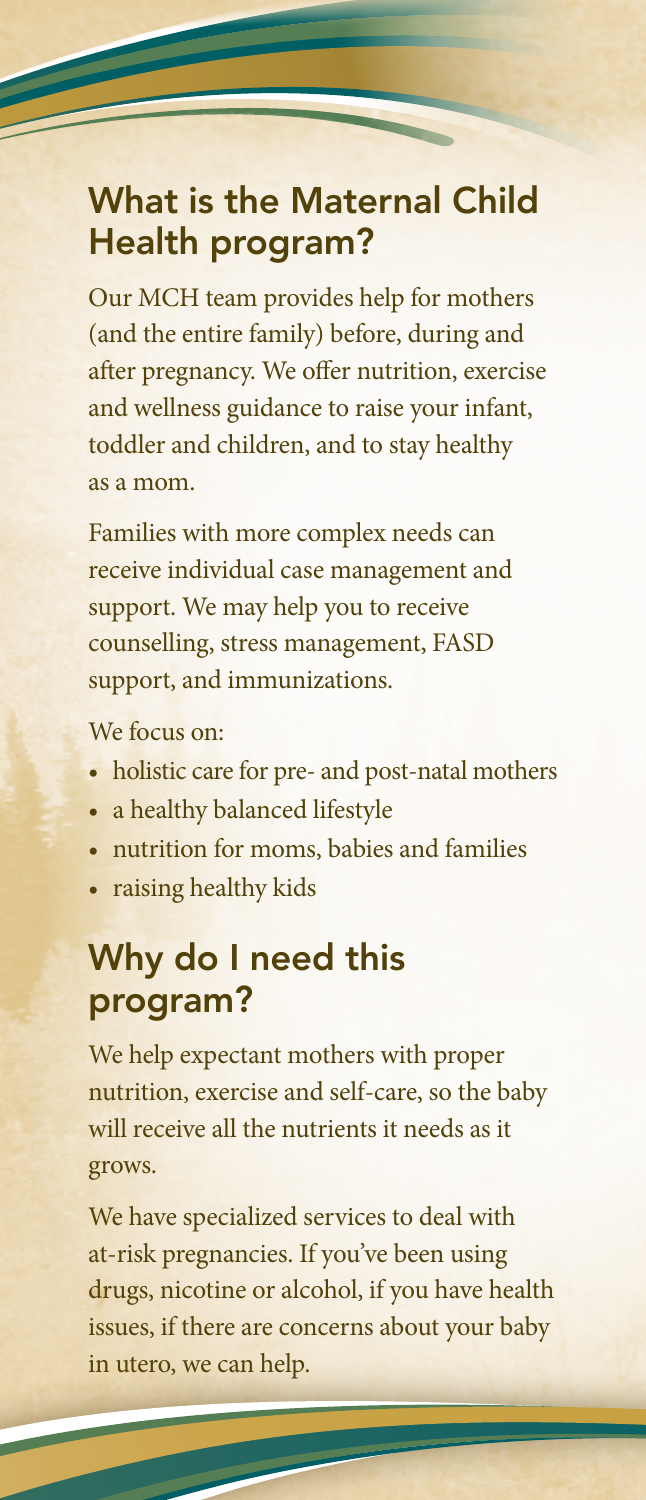It's difficult to care for a newborn baby. Infants and toddlers can be difficult, too. Many mothers feel overwhelmed, scared, frustrated and tired. Our public health team can give you the support you need to be a great parent.

#### **Objectives**

Our goal is to support healthy moms and babies, and to empower mothers and fathers to create strong, healthy First Nations families. Having a baby can change everything in your life. We can ensure the changes in your family are positive.

Many of our participants appreciate the Manitoba First Nations Strengthening Families Program. This voluntary course is grounded in First Nation culture and helps families live balanced, healthy lifestyles with access to holistic care.

Maternal Child Health services include:

- assessment to understand your unique needs
- referrals for support and care
- prenatal support, such as nutrition, exercise and wellness advice
- home visits
- postpartum support, such as breastfeeding, infant nutrition, mother's mental wellness
- counselling and education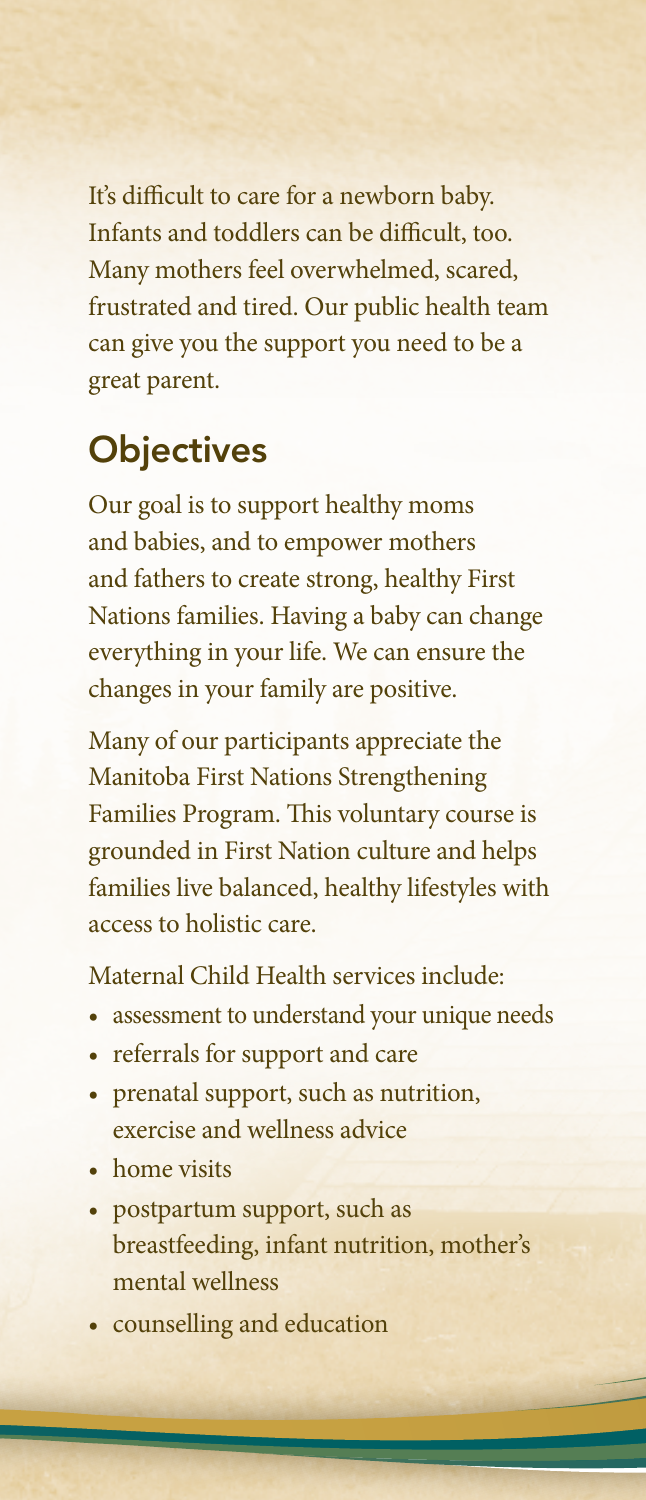### **Highlights**

The Maternal Child Health Program focuses on moms and babies, but includes fathers, siblings and grandparents, too. Our approach allows everyone to feel confident, loved and appreciated.

Our participants enjoy:

- support when they bring home the baby
- someone to listen when they're feeling overwhelmed
- confidence in their abilities to raise a child
- a promising future for their baby
- traditional wisdom and holistic care



*In 2016/2017, the Maternal Child Health Program team made 158 home visits to ensure moms, babies and families were safe and healthy.*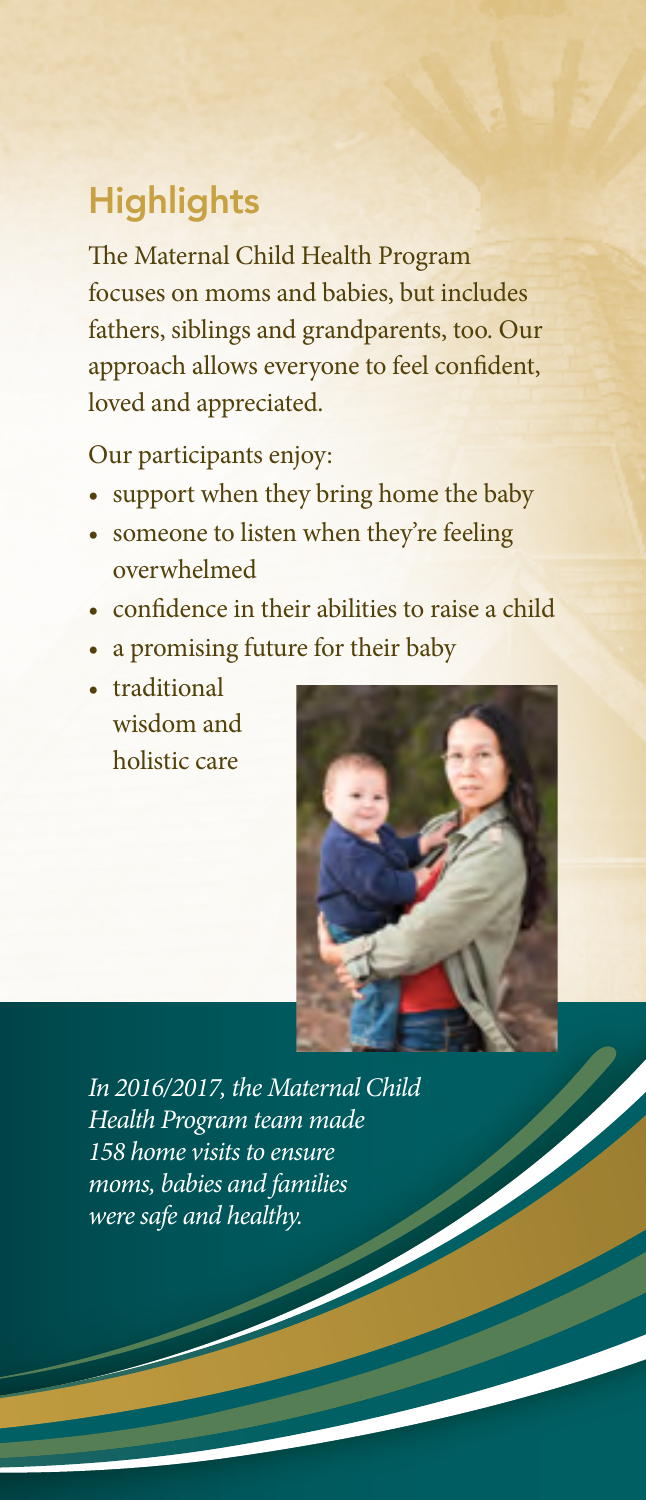

#### About The NCN Family and Community Wellness Centre and the Maternal Child Health Program

The Centre supports holistic wellness for all NCN Citizens—and especially our children throughout every stage of their lives. We believe combining our traditional wisdom with western practice can create healthy, happy people, families and communities.

The Centre provides support for Public Health, Child and Family Services, Counselling and other family and community needs programs. We have sub-offices in Winnipeg, Brandon, Thompson and South Indian Lake.

*Learn more about what we can do for you!*

Call: (204) 484-2341 or visit: www.ncnwellness.ca